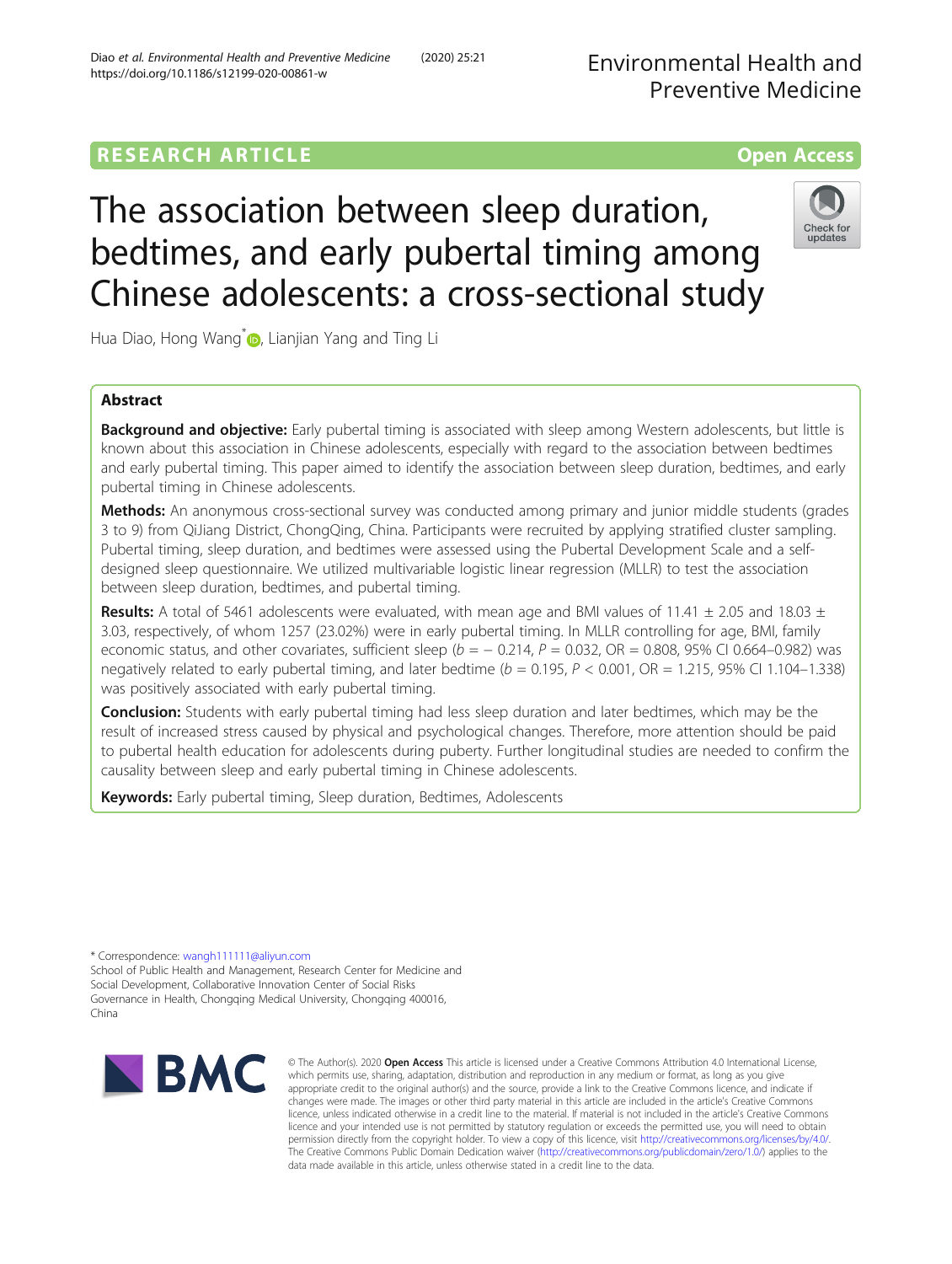# Background

Adolescents are in a critical transition from childhood to adulthood that involves a sequence of physiological changes, such as growth spurts, the emergence of secondary sexual characteristics, and the development of gonads and genitals. The initial time of physiological changes is called pubertal timing [[1,](#page-6-0) [2](#page-6-0)]. Because of individual differences, pubertal timing can be divided into early, on time, and late compared with same-age and same-gender peers. Multiple studies have shown that the age at menarche and Tanner II breast development (B2) in developed countries is younger than that in the past [[3](#page-6-0)–[5\]](#page-6-0). Chinese children are also experiencing accelerated growth and advanced pubertal development, which has attracted the attention of Chinese experts [[6](#page-6-0)–[9\]](#page-6-0). In our previous studies, the average age at menarche in 2010 in urban areas of ChongQing was 0.26 years earlier than in 2005 [[10](#page-6-0)]. The predominant determinant of early pubertal timing is genetic factors [[11,](#page-6-0) [12](#page-6-0)], although the influence of environmental, social, and physical factors, such as gender, parental educational level, family structure, and body fat, are also indispensable [[11,](#page-6-0) [13](#page-6-0)–[17](#page-6-0)]. Early pubertal timing is not only associated with externalized behaviors such as aggression, smoking, drinking, and substance abuse but also closely related to internalized psychopathological symptoms such as anxiety, depression, and eating disorders [[18,](#page-6-0) [19\]](#page-6-0). During adolescence, physiological and psychological upheavals are stressful events for children and adolescents [[20\]](#page-6-0), and early pubertal timing aggravates negative experiences such as conflicts between parents and children and conflicts among peers, resulting in difficulties in social adaptation and lower quality of life [[21\]](#page-6-0). Therefore, early pubertal timing has attracted the attention of many researchers.

Sleep is crucial for adolescents' pubertal development [[22](#page-6-0)–[24](#page-6-0)], and there is a significant correlation between circadian sleep and early pubertal timing [\[25](#page-6-0), [26](#page-6-0)]. Hoyt et al. showed that the early development of breasts and pubic hair was related to sleep duration and bedtimes in black girls but not in Hispanic, white, and Asian girls [[26\]](#page-6-0). Foley et al. indicated that the development of discrete aspects of secondary sex characteristics was uniquely associated with rhythm changes in sleep duration, eveningness preference, bedtimes, and wake times for girls but not for boys [[25\]](#page-6-0). In China, some studies have found that sleep duration is relevant to the age and incidence of first spermatorrhea for boys and the incidence of menarche for girls  $[27-30]$  $[27-30]$  $[27-30]$  $[27-30]$  $[27-30]$ , but few studies have explored the associations between bedtimes and early pubertal timing. Currently, there are few domestic or international studies on the relationship between sleep and youthfulness, and there are obvious individual and racial differences in both circadian sleep and pubertal timing. Therefore, the aims of this study are to identify the association between circadian sleep and early pubertal timing in Chinese adolescents. Our research presumes that insufficient sleep duration and later bedtimes increase the possibility of early pubertal timing in Chinese adolescents.

# **Methods**

# Design and setting

This research was a cross-sectional study. A multistage cluster sampling design was conducted to select 11 schools in QiJiang District, ChongQing. In stage 1, a better-cooperating district was selected in ChongQing. In stage 2, 6 primary schools and 5 junior middle schools were randomly chosen from this district. In stage 3, 6–8 classes were randomly selected from grades 3 to 6 in primary school and grades 7 to 9 in junior middle school. The selected 7446 students participated in our investigation, of whom 6991 (response rate 6991/7446 = 93.89%) completed a 40-min questionnaire without obvious logical mistakes or missing items. The study was approved by the ethical committee of ChongQing Medical University, and written informed consent was obtained from students and their parents before the research was conducted. Data collection occurred during 1 week in December 2017.

# Measures

- 1) Sociodemographic information
- Based on the influencing factors of pubertal timing in previous studies [[11](#page-6-0), [13](#page-6-0)–[17](#page-6-0)], a self-designed questionnaire was applied to collect the following information: age, sex (male/female), whether there was only one child in the family (yes/no), parents' education level (low: junior middle school or lower; medium: senior middle school and technical secondary school; high: college or higher), family economic status (poor, medium, good), parents' relationship (poor, neutral, harmonious), and family parenting style (democratic: respectful, understanding, and supportive; autocratic: strict, with excessive behavioral regulation; doting; disregardful). BMI was calculated based on the formula weight in kilograms divided by height in meters squared. Height was accurate to within 0.1 cm, and weight was accurate to within 0.1 kg. Height and weight data were obtained from QiJiang Primary and Secondary School Students Health Care Center in ChongQing.
- 2) Pubertal timing

Pubertal timing was assessed by the Pubertal Development Scale (PDS) from Petersen and Crockett [[31](#page-6-0)] involving 5 items (common items in boys and girls: growth spurt, pubic hair growth, skin change—pimples; items in boys only: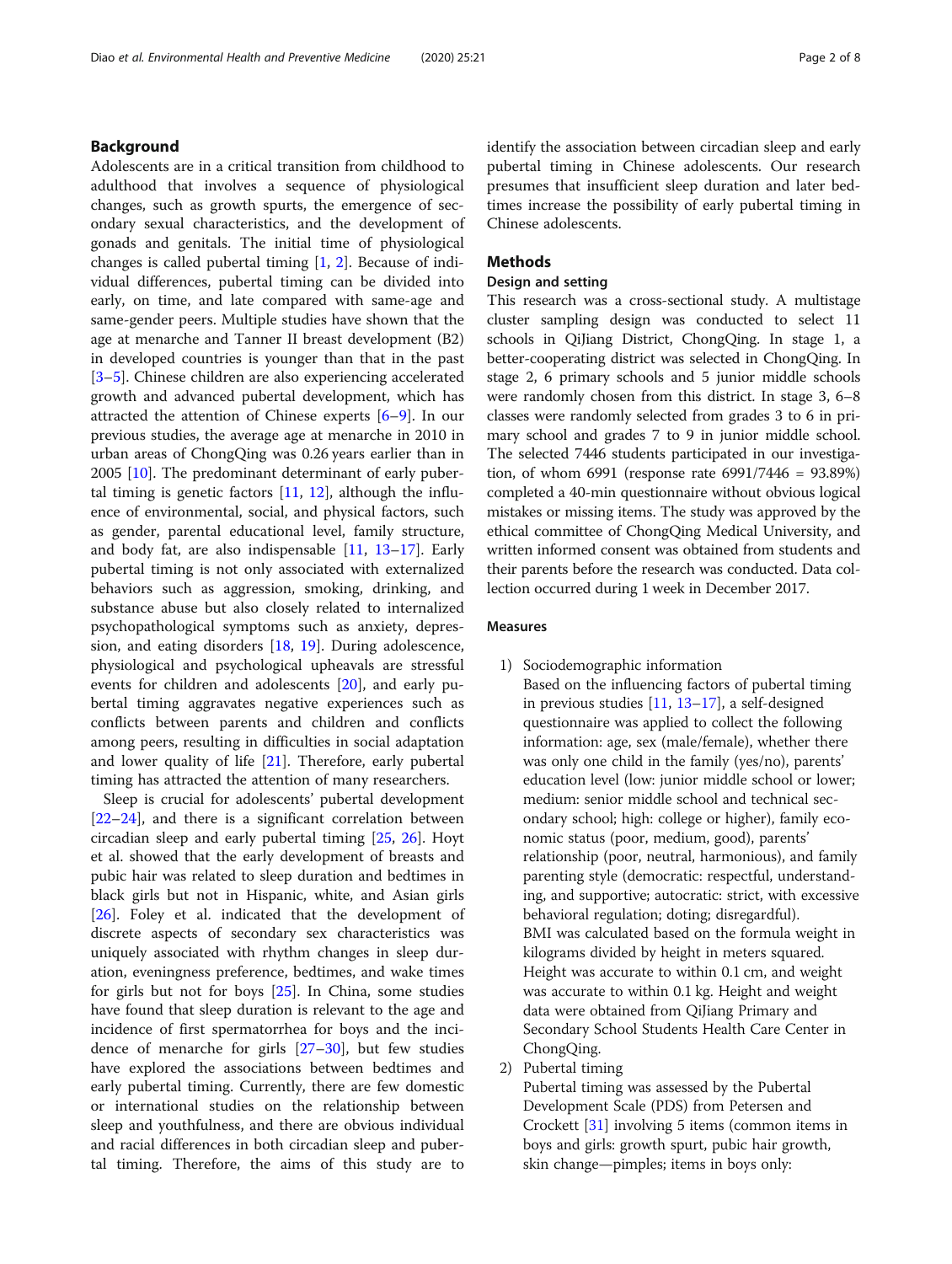deepening voice change, facial hair; items in girls only: breast development, menarche). Every entry except the item menarche has four options: "not yet started (1 point)," "barely started (2 points)," "definitely started (3 points)," or "seems completed (4 points)." The remaining item, whether menarche occurred, involves two options: yes (4 points) or no (1 point). The average score of all items was used to assess pubertal timing (early, on time, late). In this study, children with a score of P75 or higher were defined as early pubertal timing, those with scores between P25 and P75 were defined as the control group (on time), and those with P25 or lower were defined as late pubertal timing [[10,](#page-6-0) [32](#page-7-0)].

3) Sleep timing

Sleep duration (SD) and bedtimes (BT) were obtained through the following questions: (Q1), what time do you go to sleep on weekdays and weekends (hour, minute, am/pm); (Q2), what time do you get up on weekdays and weekends (hour, minute, am/pm)? The intervals between Q1 and Q2 were defined as the sleep duration on weekdays (SD1) and weekends (SD2), respectively. Sleeping times were defined as bedtimes on weekdays (BT1) and weekends (BT2). Average sleep duration (ASD) and average bedtime (ABT) were calculated based on the following formulas:  $ASD = (SD1 \times 5 + SD2)$  $\times$  2)/7; ABT = (BT1  $\times$  5 + BT2  $\times$  2)/7. According to the standards of sleep duration recommended by the American Academy of Sleep Medicine in 2016 [\[33](#page-7-0)], students aged 6 to 12 years who slept less than 9 h and students aged 13 to 18 years who slept less than 8 h were classified into the "insufficient sleep group," and students with sleep times longer than the above criteria were classified into the "sufficient sleep group."

# Statistical analyses

Data collation and analysis were conducted using Epidata 3.0 and SPSS 21.0. First, according to the PDS scores, early  $(≥$  P75) and on-time (P25–P75) pubertal timing were determined. Then, average sleep duration was categorized into a ternary variable with two categories, insufficient and sufficient, and bedtime was divided into two groups,  $\leq$ 10 pm and > 10 pm. Chi-squared and  $t$  tests were employed to examine the unadjusted associations among average sleep duration, bedtime, and pubertal timing. Further multivariate analyses were conducted to examine whether average sleep duration and bedtime were associated with pubertal timing through multivariable logistic linear regression (MLLR) while controlling for covariates involving sex, only child, parents' education level, economic status, parents' relationship, parenting style, age, and BMI. In the multivariate analyses, all variables affecting pubertal timing were included, and all missing observations on any variables were excluded from the analysis. Any result with a P value less than 0.05 was considered statistically significant.

# Quality control

We tried investigation tools to identify any problems that might occur during the test. With the cooperation of local primary and secondary school health centers and permission from the headmaster, the investigation was implemented, trained investigators administered the survey in each class, and the investigation questionnaire was completed by every subject independently. All questionnaires were given to the students for completion and were then reviewed by the investigators immediately after completion to ensure that the students had completed the forms correctly.

# Results

## Subject characteristics

Among the 6991 subjects, the mean age and BMI were  $11.41 \pm 2.05$  and  $18.08 \pm 3.30$ , respectively, the number of students with normal pubertal timing was 4204 (male/female 2223/1981), and the number of students with early pubertal timing was 1257 (boy/girl 666/591) (Table [1](#page-3-0)). Because of the analysis of the relationship between early pubertal timing and sleep quality, we removed the sample with late pubertal timing (1530). Among the students with early and normal pubertal timing, 2889 (52.9%) were male, 2572 (47.1%) were female, 1019 (18.7%) were the only child, 4442 (81.3%) were not the only child, 2760 (50.5%) lived in a family with medium economic status, 4575 (83.8%) came from families with harmonious parent relationships, and 3609 (66.1%) were raised in a democratic parenting style. With regard to the subjects' mothers and fathers, 3209 (58.8%) and 3161 (57.9%) had a junior middle school or lower education, respectively.

Chi-squared and  $t$  tests revealed that insufficient sleep duration was more prevalent among students whose parents had less education ( $P < 0.001$ ), students with poor economic status ( $P < 0.001$ ) and parents' relationship ( $P$ = 0.033), and students with older age ( $P < 0.001$ ) or higher BMI ( $P < 0.001$ ). The results of later bedtime were similar: the bedtimes of females ( $P < 0.001$ ) and only children ( $P = 0.044$ ) were later; students who were the only child ( $P = 0.004$ ) and students with higher BMI  $(P < 0.001)$  were more likely to undergo early pubertal timing; and parenting style significantly affected sleep duration ( $P = 0.046$ ), bedtime ( $P = 0.014$ ), and pubertal timing ( $P = 0.031$ ). All results are shown in Table [2.](#page-3-0)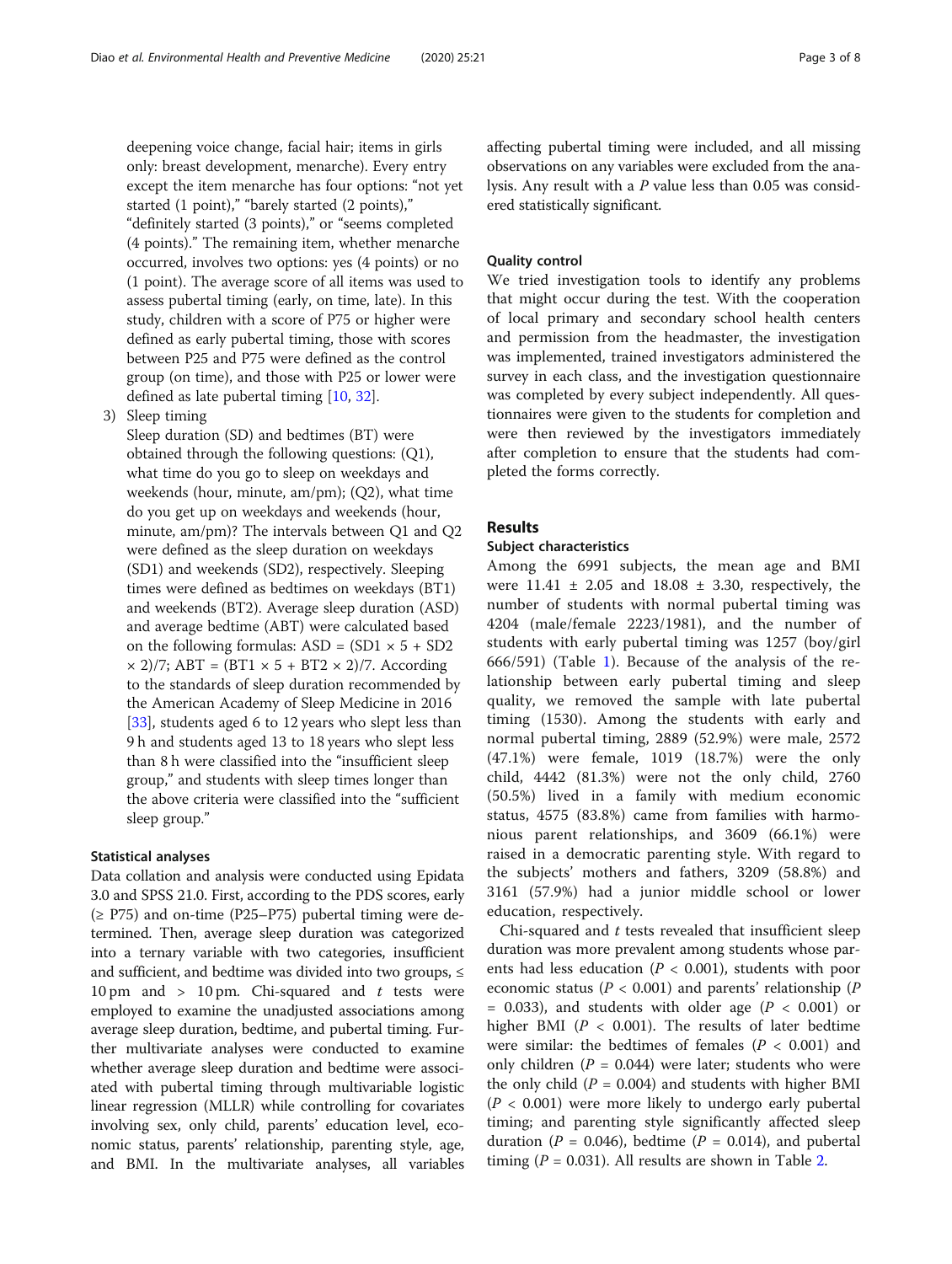| Age   | Male            |                   | Pubertal timing, N |       |      | Female          |       | Pubertal timing, N |       |      |
|-------|-----------------|-------------------|--------------------|-------|------|-----------------|-------|--------------------|-------|------|
|       | P <sub>25</sub> | P75               | On time            | Early | Late | P <sub>25</sub> | P75   | On time            | Early | Late |
| 8     | 1.00            | 2.00              | 160                | 43    | 20   | 1.00            | 1.60  | 157                | 38    | 25   |
| 9     | 1.20            | 1.80              | 278                | 97    | 158  | 1.00            | 1.60  | 378                | 83    | 46   |
| 10    | 1.00            | 1.60              | 378                | 101   | 63   | 1.00            | 1.80  | 251                | 72    | 141  |
| 11    | 1.00            | 1.60              | 351                | 110   | 46   | 1.40            | 2.20  | 241                | 97    | 131  |
| 12    | 1.20            | 2.00              | 331                | 100   | 151  | 1.60            | 2.60  | 236                | 87    | 128  |
| 13    | 1.60            | 2.40              | 290                | 89    | 148  | 2.20            | 2.80  | 297                | 92    | 119  |
| 14    | 1.80            | 2.60              | 282                | 97    | 119  | 2.40            | 3.00  | 319                | 79    | 127  |
| 15    | 2.00            | 2.80              | 153                | 29    | 49   | 2.45            | 3.00  | 102                | 43    | 59   |
| Total | --              | $\qquad \qquad -$ | 2223               | 666   | 754  | $- -$           | $- -$ | 1981               | 591   | 776  |

<span id="page-3-0"></span>Table 1 The scores of important puberty timing events in adolescents aged 8-15 in QiJiang District, Chongqing

Table 2 Characteristics of adolescents with regard to sleep duration, bedtime, and pubertal timing

| Characteristics, N (%)   | Sleep duration $X$ (SD)/N (%) |              | P       | Bedtime X (SD)/N (%) |              | $\mathcal P$ | Pubertal timing X (SD)/N (%) |              | $\overline{P}$ |
|--------------------------|-------------------------------|--------------|---------|----------------------|--------------|--------------|------------------------------|--------------|----------------|
|                          | Insufficient                  | Sufficient   |         | $\leq 10$ pm         | $>10$ pm     |              | On time                      | Early        |                |
| Sex                      |                               |              |         |                      |              |              |                              |              |                |
| Male, 2889 (52.9)        | 438 (15.2)                    | 2451 (84.8)  | 0.840   | 2253 (78.0)          | 636 (22.0)   | < 0.001      | 2223 (76.9)                  | 666 (23.1)   | 0.948          |
| Female, 2572 (47.1)      | 395 (15.4)                    | 2177 (84.6)  |         | 1894 (73.6)          | 678 (26.4)   |              | 1981 (77.0)                  | 591 (23.0)   |                |
| Only child               |                               |              |         |                      |              |              |                              |              |                |
| Yes, 1019 (18.7)         | 163 (16.0)                    | 856 (84.0)   | 0.465   | 749 (73.5)           | 270 (26.5)   | 0.044        | 750 (73.6)                   | 269 (26.4)   | 0.004          |
| No, 4442 (81.3)          | 670 (15.1)                    | 3772 (84.9)  |         | 3398 (76.5)          | 1044 (23.5)  |              | 3454 (77.8)                  | 988 (22.2)   |                |
| Father's education level |                               |              |         |                      |              |              |                              |              |                |
| Low, 3161 (57.9)         | 545 (17.2)                    | 2616 (82.8)  | < 0.001 | 2238 (70.8)          | 923 (29.2)   | < 0.001      | 2408 (76.2)                  | 753 (23.8)   | 0.118          |
| Medium, 2108 (28.6)      | 262 (12.4)                    | 1846 (87.6)  |         | 1741 (82.6)          | 367 (17.4)   |              | 1653 (78.4)                  | 455 (21.6)   |                |
| High, 192 (3.5)          | 26 (13.5)                     | 166 (86.5)   |         | 168 (87.5)           | 24 (12.5)    |              | 143 (74.5)                   | 49 (25.5)    |                |
| Mother's education level |                               |              |         |                      |              |              |                              |              |                |
| Low, 3209 (58.8)         | 558 (17.4)                    | 2651 (82.6)  | < 0.001 | 2249 (70.1)          | 960 (29.9)   | < 0.001      | 2451 (76.4)                  | 758 (23.6)   | 0.297          |
| Medium, 2084 (38.2)      | 244 (11.7)                    | 1840 (88.3)  |         | 1748 (83.9)          | 336 (16.1)   |              | 1627 (78.1)                  | 457 (21.9)   |                |
| High, 168 (3.0)          | 31 (18.5)                     | 137 (81.5)   |         | 150 (89.3)           | 18 (10.7)    |              | 126 (75.0)                   | 42 (25.0)    |                |
| Economic status          |                               |              |         |                      |              |              |                              |              |                |
| Poor, 719 (13.2)         | 120 (16.7)                    | 599 (83.3)   | < 0.001 | 525 (73.0)           | 194 (27.0)   | < 0.001      | 547 (76.1)                   | 172 (23.9)   | 0.168          |
| Medium, 2760 (50.5)      | 472 (17.1)                    | 2288 (82.9)  |         | 1915 (69.4)          | 845 (30.6)   |              | 2103 (76.2)                  | 657 (23.8)   |                |
| Good, 1982 (36.3)        | 241 (12.2)                    | 1741 (87.8)  |         | 1707 (86.1)          | 275 (13.9)   |              | 1554 (78.4)                  | 428 (21.6)   |                |
| Parents' relationship    |                               |              |         |                      |              |              |                              |              |                |
| Poor, 177 (3.2)          | 38 (21.5)                     | 139 (78.5)   | 0.033   | 125 (70.6)           | 52 (29.4)    | 0.004        | 138 (78.0)                   | 39 (22.0)    | 0.195          |
| Neutral, 709 (13.0)      | 117(16.5)                     | 592 (83.5)   |         | 509 (71.8)           | 200 (28.2)   |              | 527 (74.3)                   | 182 (25.7)   |                |
| Harmonious, 4575 (83.8)  | 678 (14.8)                    | 3897 (85.2)  |         | 3513 (76.8)          | 1066 (23.2)  |              | 1539 (77.4)                  | 1036 (22.6)  |                |
| Parenting style          |                               |              |         |                      |              |              |                              |              |                |
| Democratic, 3609 (66.1)  | 567 (15.7)                    | 3042 (84.3)  | 0.046   | 2717 (75.3)          | 892 (24.7)   | 0.014        | 2794 (77.4)                  | 815 (22.6)   | 0.031          |
| Autocratic, 1012 (18.5)  | 164 (16.2)                    | 848 (83.8)   |         | 756 (74.7)           | 256 (25.3)   |              | 773 (76.4)                   | 239 (23.6)   |                |
| Doting, 601 (11.0)       | 70 (11.6)                     | 531 (88.4)   |         | 486 (80.9)           | 115 (19.1)   |              | 471 (78.4)                   | 130 (21.6)   |                |
| Disregardful, 239 (4.4)  | 32 (13.4)                     | 207 (86.6)   |         | 188 (78.7)           | 51(21.3)     |              | 166 (69.5)                   | 73 (30.5)    |                |
| Age                      | 12.07 (1.74)                  | 11.30 (2.07) | < 0.001 | 10.83 (1.88)         | 13.26 (1.33) | < 0.001      | 11.40 (2.06)                 | 11.47 (1.99) | 0.281          |
| BMI                      | 18.90 (3.36)                  | 17.94 (3.27) | < 0.001 | 17.66 (3.30)         | 19.43 (2.92) | < 0.001      | 17.94 (3.26)                 | 18.57 (3.39) | < 0.001        |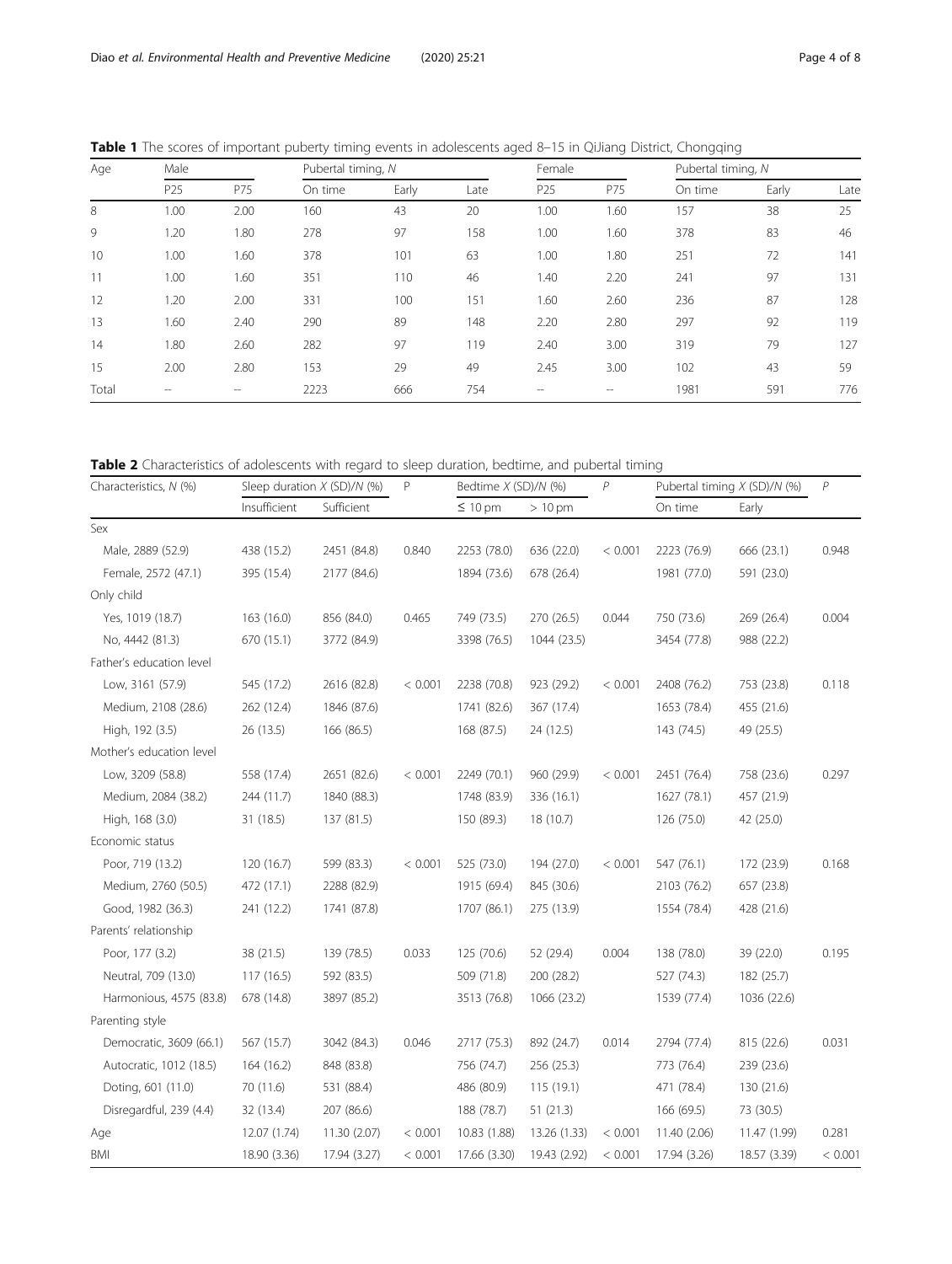## Association between sleep and pubertal timing

Chi-squared tests showed that students with early pubertal timing were more susceptible to insufficient sleep duration ( $P < 0.001$ ) and later bedtimes ( $P < 0.001$ ) (Table 3).

MLLR was conducted to further explore the association controlling for covariates involving sex, only child, parents' education level, economic status, parents' relationship, parenting style, age, and BMI. MLLR (Table 4) revealed that sufficient sleep duration ( $b = -0.214$ ,  $P =$ 0.032, OR = 0.808, 95% CI 0.664–0.982) was negatively related to early pubertal timing, and later bedtime ( $b =$ 0.195,  $P < 0.001$ , OR = 1.215, 95% CI 1.104-1.338) was positively associated with early pubertal timing.

Regarding the students' characteristics, early pubertal timing was more prevalent in students with higher BMI  $(b = 0.056, P < 0.001, OR = 1.057, 95\% \text{ CI } 1.037 - 1.078)$ and those with a disregardful parenting style ( $b = 0.143$ ,  $P = 0.007$ , OR = 1.512, 95% CI 1.122–2.036). However, children with biological brothers or sisters ( $b = -0.224$ ,  $P < 0.001$ , OR = 0.800, 95% CI 0.682-0.937) and older students (b = - 0.096,  $P < 0.001$ , OR = 0.909 95% CI 0.869–0.951) had less risk of early pubertal timing according to the MLLR (Table 4).

# **Discussion**

Sufficient sleep is essential for adolescents' physical and mental well-being during adolescence. However, 66–92% of adolescents do not get the recommended 8–10 h of sleep in the evening [[34](#page-7-0), [35\]](#page-7-0). Insufficient sleep can have a huge negative impact on numerous adverse academic, safety, mental health, and physical health outcomes [[36](#page-7-0)– [38\]](#page-7-0). Our results indicated that insufficient sleep and later bedtime were more prevalent among students whose parents had less education. Parents with a high degree of education are more likely to obtain sleep-related health knowledge through books, newspapers, and the Internet to help adolescents have healthy sleep [\[39](#page-7-0)]. The findings also showed that students with poor economic status and poor parent relationships were more susceptible to insufficient sleep duration and later bedtimes. The

**Table 3** Unadjusted analyses between sleep duration, bedtime, and pubertal timing

| Sleep, $N$ $(\%)$         | Pubertal timing N (%) |             |        | P       |
|---------------------------|-----------------------|-------------|--------|---------|
|                           | On time<br>Early      |             |        |         |
| Sleep duration            |                       |             |        |         |
| Insufficient, 833 (15.3)  | 580 (69.6)            | 253 (30.4)  | 30.003 | < 0.001 |
| Sufficient, 4628 (84.7)   | 3624 (78.3)           | 1004 (21.7) |        |         |
| Bedtime groups            |                       |             |        |         |
| $\leq$ 10 pm, 4147 (75.9) | 3246 (78.3)           | 901 (21.7)  | 16.216 | < 0.001 |
| $>10$ pm, 1314 (24.1)     | 958 (72.9)            | 356 (27.1)  |        |         |

Table 4 Standardized coefficients obtained from multiple logistic linear regression (MLLR)

| Independent                |          | MLLR $(N = 5461)$ |         |                           |  |  |  |  |
|----------------------------|----------|-------------------|---------|---------------------------|--|--|--|--|
| variable(s)                | β        | <b>SE</b>         | P       | OR (95% CI)               |  |  |  |  |
| Sleep duration             |          |                   |         |                           |  |  |  |  |
| Insufficient               | Ref      |                   |         |                           |  |  |  |  |
| Sufficient                 | $-0.214$ | 0.100             | 0.032   | $0.808$ $(0.664 - 0.982)$ |  |  |  |  |
| Bedtimes (pm) <sup>a</sup> | 0.195    | 0.049             | < 0.001 | 1.215 (1.104-1.338)       |  |  |  |  |
| Sex                        |          |                   |         |                           |  |  |  |  |
| Male                       | Ref      |                   |         |                           |  |  |  |  |
| Female                     | $-0.014$ | 0.066             | 0.828   | 0.986 (0.867-1.121)       |  |  |  |  |
| Only child                 |          |                   |         |                           |  |  |  |  |
| Yes                        | Ref      |                   |         |                           |  |  |  |  |
| No                         | $-0.224$ | 0.081             | < 0.001 | $0.800$ $(0.682 - 0.937)$ |  |  |  |  |
| Father's education level   |          |                   |         |                           |  |  |  |  |
| Low                        | Ref      |                   |         |                           |  |  |  |  |
| Medium                     | $-0.092$ | 0.083             | 0.267   | 0.912 (0.775-1.073)       |  |  |  |  |
| High                       | 0.145    | 0.194             | 0.452   | 1.157 (0.791-1.690)       |  |  |  |  |
| Mother's education level   |          |                   |         |                           |  |  |  |  |
| Low                        | Ref      |                   |         |                           |  |  |  |  |
| Medium                     | $-0.028$ | 0.083             | 0.735   | 0.972 (0.826-1.144)       |  |  |  |  |
| High                       | $-0.009$ | 0.209             | 0.996   | $0.991$ $(0.658 - 1.492)$ |  |  |  |  |
| Economic status            |          |                   |         |                           |  |  |  |  |
| Poor                       | Ref      |                   |         |                           |  |  |  |  |
| Medium                     | 0.005    | 0.100             | 0.958   | 1.005 (0.826-1.224)       |  |  |  |  |
| Good                       | $-0.080$ | 0.109             | 0.462   | $0.923$ $(0.745 - 1.143)$ |  |  |  |  |
| Parents' relationship      |          |                   |         |                           |  |  |  |  |
| Poor                       | Ref      |                   |         |                           |  |  |  |  |
| Neutral                    | 0.273    | 0.204             | 0.180   | 1.314 (0.881-1.959)       |  |  |  |  |
| Harmonious                 | 0.185    | 0.190             | 0.332   | 1.203 (0.828-1.747)       |  |  |  |  |
| Parenting style            |          |                   |         |                           |  |  |  |  |
| Democratic                 | Ref      |                   |         |                           |  |  |  |  |
| Autocratic                 | 0.035    | 0.087             | 0.689   | 1.035 (0.873-1.228)       |  |  |  |  |
| Doting                     | $-0.052$ | 0.110             | 0.636   | $0.949$ $(0.765 - 1.178)$ |  |  |  |  |
| Disregardful               | 0.143    | 0.152             | 0.007   | 1.512 (1.122-2.036)       |  |  |  |  |
| Age                        | $-0.096$ | 0.023             | < 0.001 | $0.909$ $(0.869 - 0.951)$ |  |  |  |  |
| BMI                        | 0.056    | 0.010             | < 0.001 | 1.057 (1.037-1.078)       |  |  |  |  |

The dependent variable was pubertal timing: on-time  $= 0$ ; early pubertal  $t$ iming  $= 1$ 

a Bedtimes as a continuous variable

reason may be that a good family economy and harmonious parental relationship may create a good living environment for adolescents, thus reducing the incidence of negative life events and improving sleep quality. Additionally, the study found that individuals with older age or higher BMI had more insufficient sleep duration and later bedtimes. As adolescents become older, academic pressures increase, leading to sleep loss and later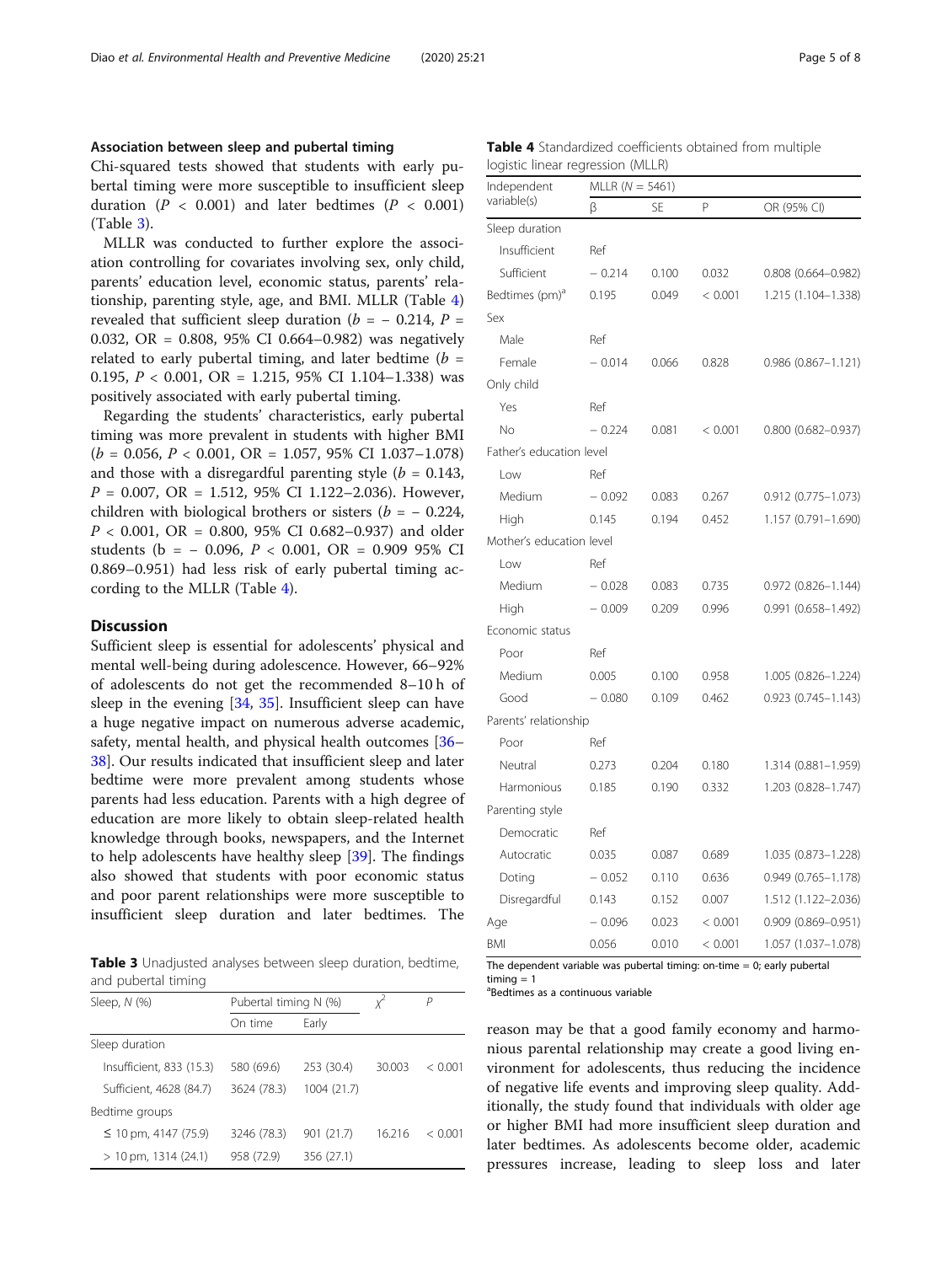bedtime. Furthermore, overweight or obesity is a risk factor for many sleep breathing diseases [\[40](#page-7-0), [41](#page-7-0)], which is consistent with our findings. The research also suggested that later bedtimes were predominant in only children. A previous study found that because the family is the initial living environment, parents have a profound role in children's sleep habits. Parents of only children, compared with those with multiple children, pay excessive attention to their child's sleep habits, leading to a greater susceptibility to the personality traits of cowardice and diffidence; these negative moods may result in poor sleep habits and sleep disorders [\[42\]](#page-7-0).

Moreover, we found that students with early pubertal timing had less sleep duration and later bedtimes compared to their counterparts with on time puberty in the MLLR analysis, which is in accordance with reported findings in previous studies [\[25](#page-6-0)–[28\]](#page-6-0). For instance, a study conducted by Foley et al. showed that girls with late bedtimes on weekdays had earlier pubic hair development and faster breast development during puberty [[25\]](#page-6-0). In another study, Hoyt et al. found that early pubertal timing in girls was related to shorter sleep duration, but there was no association with pubertal rate [[26\]](#page-6-0). In China, Wen et al. found that insufficient sleep for boys increased the probability of first spermatorrhea [[27\]](#page-6-0). The reasons for shorter sleep duration and later bedtimes among students with early pubertal timing involve two aspects: sociopsychological factors and hormone secretion. First, the onset of puberty, which involves a sequence of physical and psychological upheavals, is a stressful event [[20\]](#page-6-0) that may lead to parental conflicts and peer conflicts. Earlier pubertal timing exacerbates these stresses [[43,](#page-7-0) [44\]](#page-7-0), giving rise to internalizing problems such as depression and anxiety [\[18](#page-6-0), [19](#page-6-0)]. Furthermore, sleep duration and betimes may be influenced negatively. Second, increases in estrogen and insulingrowth factor 1 (IGF1) can promote the development of the breast and pubic hair, and adrenal androgens can stimulate the growth of pubic hair. This information indicates that maturation of the adrenal glands may negatively impact sleep duration and bedtime [\[25](#page-6-0), [45](#page-7-0)]. Similarly, after adolescents enter puberty, their melatonin secretion time changes, leading to delays in sleep time and wakefulness [[27](#page-6-0)]. A study conducted by Zwart et al. [[46](#page-7-0)] showed that long-term melatonin treatment in adolescents with chronic sleep disorders can improve sleep quality and delay puberty initiation.

The association between less sleep duration, later bedtimes, and early pubertal timing can be recognized in the wider context of the influencing factors of pubertal timing. The data analysis indicated that the students with higher BMI have a higher risk of undergoing early pubertal timing, which is similar to previous studies [[14](#page-6-0), [15\]](#page-6-0). Insulin resistance in obese students decreases the level of sex hormone-binding protein in the liver, which increases estrogen levels and promotes pubertal development [[15\]](#page-6-0). Earlier pubertal timing was prevalent among subjects with a disregardful parenting style, which is supported by Wang et al. [\[47\]](#page-7-0). This may be due to the lack of parental care, resulting in increased family pressure. Subjects with biological brothers or sisters were less sensitive to earlier pubertal timing. When these individuals face pubertal changes and stress during adolescence, they can communicate with their brothers or sisters to relieve stress. Younger students experienced earlier pubertal timing, which is inconsistent with the findings of Wen et al. [\[27](#page-6-0)]. The reasons for this divergence may be that they explored the association between the incidence of first spermatorrhea and age, and there was no clear definition of earlier first spermatorrhea.

# Limitation

This research is a preliminary exploration of the association between sleep and early pubertal timing in Chinese adolescents, and as such, there are several limitations that should be considered in the interpretation of the results. First, the subjects in our study were from 11 selected schools in one district in Chongqing, which may not represent the whole population of adolescents. Furthermore, the study was a cross-sectional study, and we could not establish causality. Finally, sleep duration only involved sleep duration at night, which may have had an impact on the final results. Therefore, further studies are necessary to better detect the association between sleep and early pubertal timing.

# Conclusions and implications

This study suggests that students with early pubertal timing have less sleep duration and later bedtimes. This may be the result of increased stress caused by physical and psychological changes. Therefore, more attention should be paid to pubertal health education for adolescents during puberty. Additionally, further longitudinal studies are needed to confirm the causality between sleep and early pubertal timing in Chinese adolescents.

#### Supplementary information

Supplementary information accompanies this paper at [https://doi.org/10.](https://doi.org/10.1186/s12199-020-00861-w) [1186/s12199-020-00861-w](https://doi.org/10.1186/s12199-020-00861-w).

- Additional file 1. Approval notice of research paper.
- Additional file 2. Analysis in both sexes (boys and girls).

Additional file 3. Relationship between parenting style and only child, sleep duration.

#### Abbreviations

SD: Sleep duration; BT: Bedtime; ASD: Average sleep duration; ABT: Average bedtime; MLLR: Multivariable logistic linear regression; GLLM: Generalized linear mixed model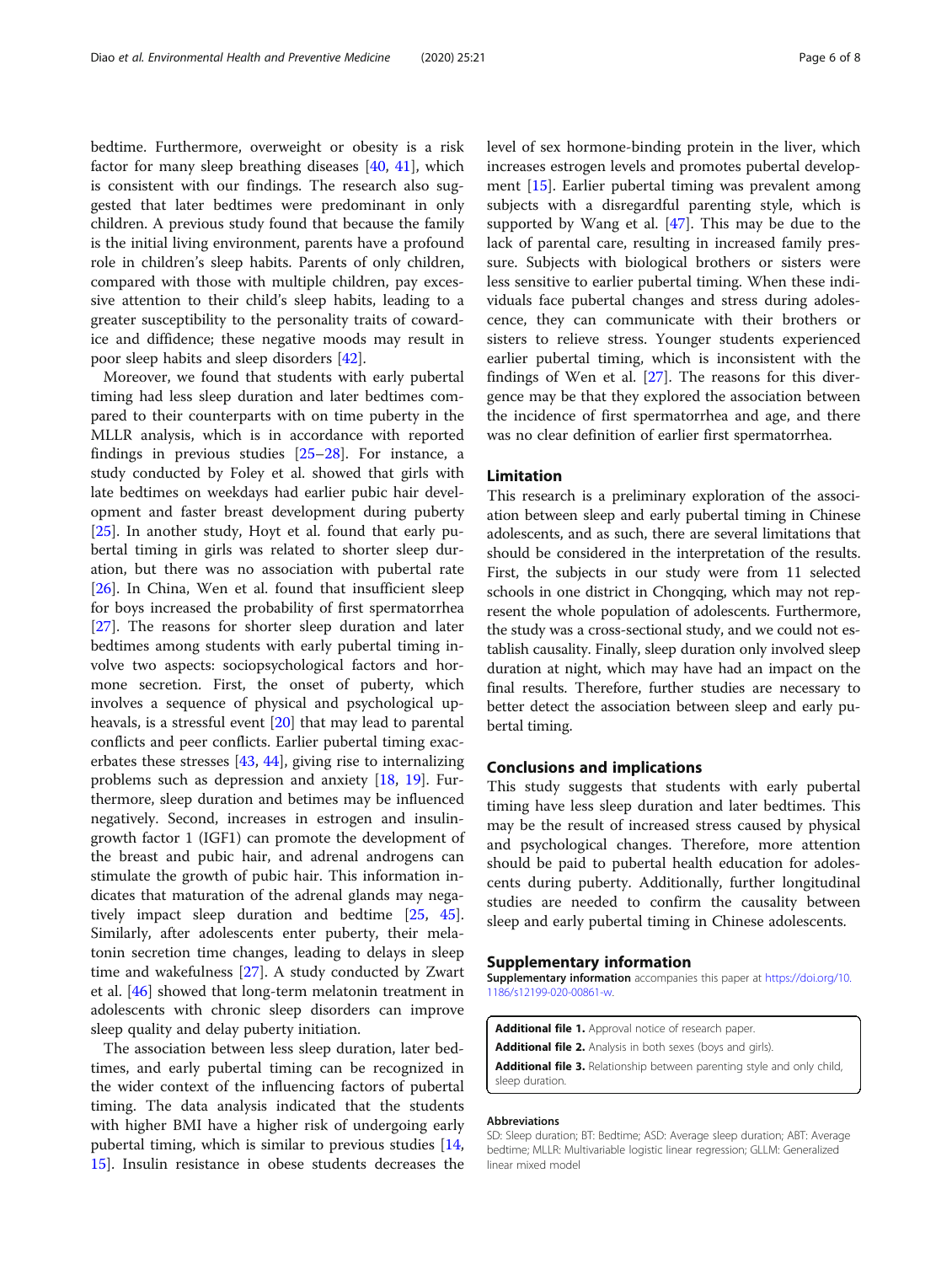# <span id="page-6-0"></span>Acknowledgments

We would like to acknowledge the students who participated in the study and the teachers who helped to manage the students. We are very grateful to the primary and secondary school health care of QiJiang District in Chongqing. We are also grateful to the investigators who read and approved the manuscript.

## Authors' contributions

DH was involved in the conception and design, literature search, data acquisition, data analysis, drafting of the initial manuscript, and critical revision for important intellectual content. WH, JF, and PY were involved in data acquisition, data analysis, and editing the manuscript. All authors read and approved the final manuscript.

#### Funding

This study was supported by the Social and Humanities Sciences Research Planning Fund Project from the Ministry of Education (17YJA840015). The funder had no role in the design, data collection, analysis, or interpretation of the data.

#### Availability of data and materials

All data generated or analyzed during this study are included in this published article and its supplementary documents.

#### Ethics approval and consent to participate

The study was approved by the Chongqing Medical University Committee. Written consent was obtained from every participant and the parents or guardians of minors involved in this study. The consent forms were approved by the Commission of QiJiang District.

#### Consent for publication

Not applicable.

#### Competing interests

The authors declare that they have no competing interests.

# Received: 22 December 2019 Accepted: 12 June 2020 Published online: 19 June 2020

#### References

- 1. Wei C, Davis N, Honour J, Crowne E. The investigation of children and adolescents with abnormalities of pubertal timing. Ann Clin Biochem. 2017; 54(1):20–32. <https://doi.org/10.1177/0004563216668378>.
- Sabageh AO, Sabageh D, Adeoye OA, Adeomi AA. Pubertal timing and demographic predictors of adolescents in Southwest Nigeria. J Clin Diagn Res. 2015;9(8):LC11–3. [https://doi.org/10.7860/JCDR/2015/13582.6349.](https://doi.org/10.7860/JCDR/2015/13582.6349)
- Bravender T. Adolescents and the importance of parental supervision. Pediatrics. 2015;136(4):761–2. <https://doi.org/10.1542/peds.2015-2658>.
- 4. Herman-Giddens ME, Steffes J, Harris D, Slora E, Hussey M, Dowshen SA, et al. Secondary sexual characteristics in boys: data from the pediatric research in office settings network. Pediatrics. 2012;130(5):E1058–E68. <https://doi.org/10.1542/peds.2011-3291>.
- 5. Ibanez L, Ferrer A, Marcos MV, Hierro FR, de Zegher F. Early puberty: rapid progression and reduced final height in girls with low birth weight. Pediatrics. 2000;106(5):e72. <https://doi.org/10.1542/peds.106.5.e72>.
- 6. C-y J, Hu P-j, He Z-h. Secular growth trends in the Chinese urban youth and its implications on public health (in Chinese). J Peking Univ Health Sci. 2007; 39(2):126–31.
- 7. Sun Y, Tao F-B, Su P-Y, Mai J-C, Shi H-J, Han Y-T, et al. National estimates of the pubertal milestones among urban and rural Chinese girls. J Adolesc Health. 2012;51(3):279–84. [https://doi.org/10.1016/j.jadohealth.2011.12.019.](https://doi.org/10.1016/j.jadohealth.2011.12.019)
- 8. Shi H-J. A review of early pubertal timing and youth hygiene (2): adolescent health research should pay attention to pubertal timing (in Chinese). Chin J School Health. 2008;29(4):289–91.
- Sun Y, Tao F, Su P-Y. National estimates of pubertal milestones among urban and rural Chinese boys. Ann Hum Biol. 2012;39(6):461–7. [https://doi.](https://doi.org/10.3109/03014460.2012.712156) [org/10.3109/03014460.2012.712156.](https://doi.org/10.3109/03014460.2012.712156)
- 10. Fang Q, Wang H, Cao X, Chen H. Puberty timing status and its correlation with childhood obesity in Chongqing city (in Chinese). J Hygiene Res. 2012; 41(4):562–5.
- 11. Greenspan LC, Lee MM. Endocrine disrupters and pubertal timing. Curr Opin Endocrinol Diabetes Obes. 2018;25(1):49–54. [https://doi.org/10.1097/](https://doi.org/10.1097/MED.0000000000000377) [MED.0000000000000377.](https://doi.org/10.1097/MED.0000000000000377)
- 12. Wohlfahrt-Veje C, Mouritsen A, Hagen CP, Tinggaard J, Mieritz MG, Boas M, et al. Pubertal onset in boys and girls is influenced by pubertal timing of both parents. J Clin Endocrinol Metab. 2016;101(7):2667–74. [https://doi.org/](https://doi.org/10.1210/jc.2016-1073) [10.1210/jc.2016-1073.](https://doi.org/10.1210/jc.2016-1073)
- 13. Bourguignon J-P, Juul A, Franssen D, Fudvoye J, Pinson A, Parent A-S. Contribution of the endocrine perspective in the evaluation of endocrine disrupting chemical effects: the case study of pubertal timing. Hormone Res Paediatrics. 2016;86(4):221–32. <https://doi.org/10.1159/000442748>.
- 14. Bygdell M, Kindblom JM, Celind J, Nethander M, Ohlsson C. Childhood BMI is inversely associated with pubertal timing in normal-weight but not overweight boys. Am J Clin Nutr. 2018;108(6):1259–63. [https://doi.org/10.](https://doi.org/10.1093/ajcn/nqy201) [1093/ajcn/nqy201.](https://doi.org/10.1093/ajcn/nqy201)
- 15. Li W, Liu Q, Deng X, Chen Y, Liu S, Story M. Association between obesity and puberty timing: a systematic review and meta-analysis. Int J Environ Res Public Health. 2017;14(10):1–13. [https://doi.org/10.3390/ijerph14101266.](https://doi.org/10.3390/ijerph14101266)
- 16. Luo Y. Association between unhealthy family structure with early puberty timing in children (in Chinese). Chonqing Medical University. 2016.
- 17. Tao F-B. A review of early pubertal timing and youth hygiene (5): psychosocial stress and early pubertal timing (in Chinese). Chin J School Health. 2008;29(7):577–80.
- 18. Pomerantz H, Parent J, Forehand R, Breslend NL, Winer JP. Pubertal timing and youth internalizing psychopathology: the role of relational aggression. J Child Fam Stud. 2017;26(2):416–23. <https://doi.org/10.1007/s10826-016-0598-z>.
- 19. Negriff S, Dorn LD, Pabst SR, Susman EJ. Morningness/eveningness, pubertal timing, and substance use in adolescent girls. Psychiatry Res. 2011;185(3): 408–13. <https://doi.org/10.1016/j.psychres.2010.07.006>.
- 20. Joinson C, Heron J, Lewis G, Croudace T, Araya R. Timing of menarche and depressive symptoms in adolescent girls from a UK cohort. Br J Psychiatry. 2011;198(1):17–23. <https://doi.org/10.1192/bjp.bp.110.080861>.
- 21. Carta MG, Preti A, Moro MF, Aguglia E, Balestrieri M, Caraci F, Dell'Osso L, Di Sciascio G, Drago F, Faravelli C, Hardoy MC, D'Aloja E, Cossu G, Calo S, Palumbo G, Bhugra D. Eating disorders as a public health issue: prevalence and attributable impairment of quality of life in an Italian community sample. Int Rev Psychiatr. 2014;26(4):486–92.
- 22. Sadeh A, Dahl RE, Shahar G, Rosenblat-Stein S. Sleep and the transition to adolescence: a longitudinal study. Sleep. 2009;32(12):1602–9.
- 23. Colrain IM, Baker FC. Changes in sleep as a function of adolescent development. Neuropsychol Rev. 2011;21(1):5–21. [https://doi.org/10.1007/](https://doi.org/10.1007/s11065-010-9155-5) [s11065-010-9155-5.](https://doi.org/10.1007/s11065-010-9155-5)
- 24. Becker SP, Sidol CA, Van Dyk TR, Epstein JN, Beebe DW. Intraindividual variability of sleep/wake patterns in relation to child and adolescent functioning: a systematic review. Sleep Med Rev. 2017;34:94–121. [https://](https://doi.org/10.1016/j.smrv.2016.07.004) [doi.org/10.1016/j.smrv.2016.07.004.](https://doi.org/10.1016/j.smrv.2016.07.004)
- 25. Foley JE, Ram N, Susman EJ, Weinraub M. Changes to sleep-wake behaviors are associated with trajectories of pubertal timing and tempo of secondary sex characteristics. J Adolesc. 2018;68:171–86 [https://doi.org/10.1016/j.](https://doi.org/10.1016/j.adolescence.2018.07.017) [adolescence.2018.07.017](https://doi.org/10.1016/j.adolescence.2018.07.017).
- 26. Hoyt LT, Deardorff J, Marceau K, Laurent CA, Windham GC, Greenspan LC, et al. Girls' sleep trajectories across the pubertal transition: emerging racial/ ethnic differences. J Adolesc Health. 2018;62(4):496–503 [https://doi.org/10.](https://doi.org/10.1016/j.jadohealth.2017.10.014) [1016/j.jadohealth.2017.10.014.](https://doi.org/10.1016/j.jadohealth.2017.10.014)
- 27. Wen B, Dong Y-H, Yang Z-G, Li Y-H, Dong B, Ma J. Association between sleeping time and age at spermarche among Chinese boys aged 11-18 year (in Chinese). Chin J School Health. 2018;39(8):1140–3.
- 28. Peng L-L, Wang H, He F, Cheng X-T, Wang L-Y, Jiang J-J. Association between age of first spermatorrhea and physical activity or sleeping time in boys (in Chinese). J Shanghai Jiao Tong Univ. 2017;37(3):394–7.
- 29. Wen B, Dong Y-H, Yang Z-G, Li Y-H, Dong B, Zhou Z-Y, et al. Association between sleeping time and onset of menarche among Chinese girls aged 9 to 14 years (in Chinese). Chin J Child Health Care. 2019;27(7):701–5. [https://](https://doi.org/10.11852/zgetbjzz2018-0858) [doi.org/10.11852/zgetbjzz2018-0858](https://doi.org/10.11852/zgetbjzz2018-0858) [http://kns.cnki.net/kcms/detail/61.1346.](http://kns.cnki.net/kcms/detail/61.1346.R.20190227.1150.004.html) [R.20190227.1150.004.html](http://kns.cnki.net/kcms/detail/61.1346.R.20190227.1150.004.html).
- 30. Li KQ, Wang H, Guo J, Yuan BC, Guan PY. Associated factors related to first spermatorrhea and menarche among high and primary school students, in Chongqing (in Chinese). Chin J Epidemiol. 2016;37(2):169–73.
- 31. Petersen AC, Crockett L, Richards M, Boxer A. A self-report measure of pubertal status: reliability, validity, and initial norms. J Youth Adolesc. 1988; 17(2):117–33.